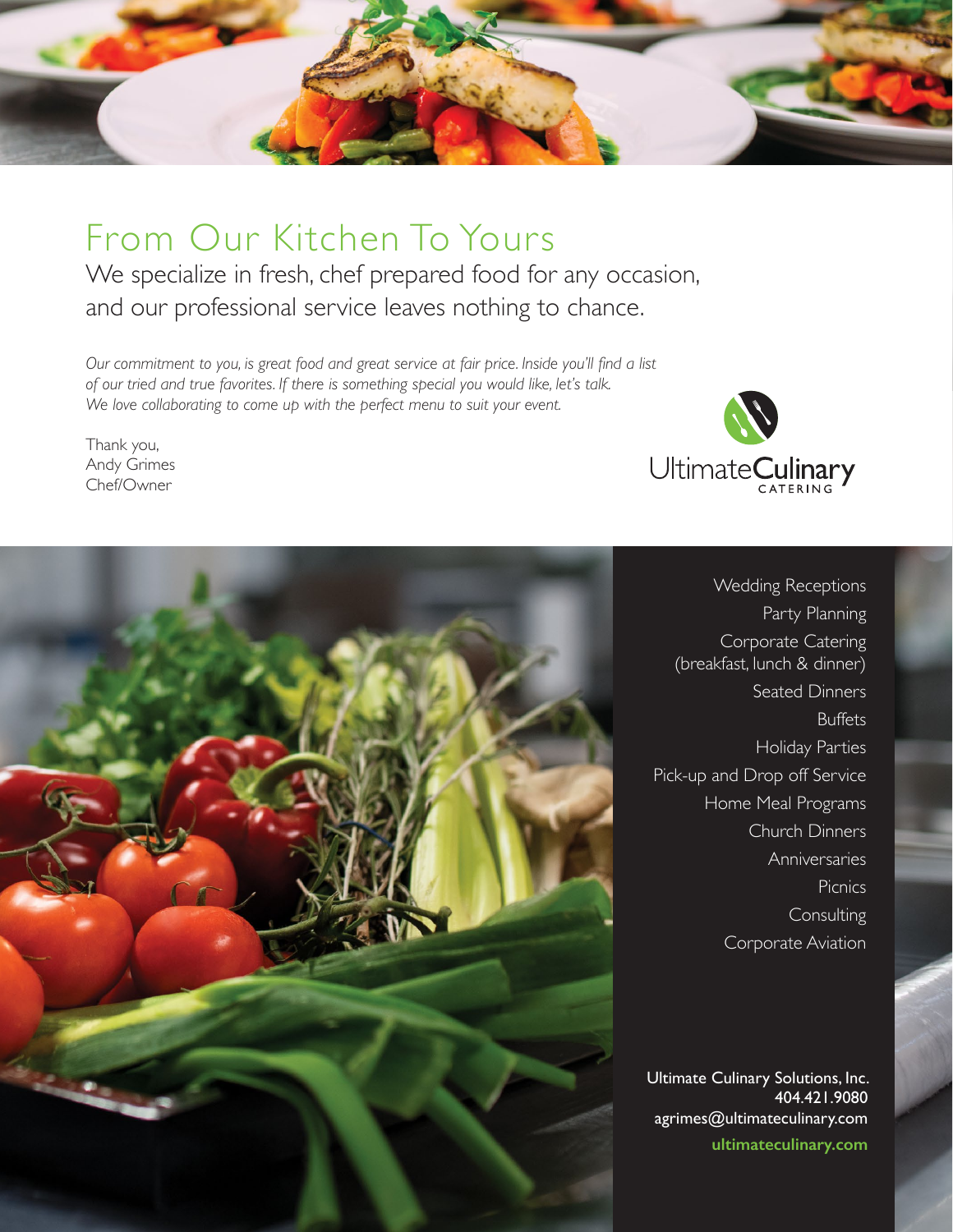#### **COLD APPETIZERS**

Parmesan Crisp with Baby Lettuce, Heirloom Tomato, Creamy Gorgonzola and Bacon Mini Butter Poached Lobster Rolls with Citrus Aioli Fried Green Tomatoes with Pimiento Goat Cheese Spicy Vegetable Basil Rolls with Asian Dipping Sauce Curried Blue Crab Stuffed Cherry Tomatoes Herb Crostini with Olivada and Roasted Red Pepper Smoked Salmon Blinis with Crème Fraiche and Beluga Caviar Chicken Salad with Walnuts and Granny Smiths in Miniature Pastry Cups Jumbo Asparagus wrapped with Parma Prosciutto Smoked Trout on Pumpernickel Rounds with Sour Cream and Osetra Caviar Prawns Cocktail with Lemon and Chipotle Cocktail Sauce Caramelized Vidalia Onion and Spring Vegetable Tartlet Tuna Tartare in Sesame Tuilles with Pickled Ginger Assorted Sushi Rolls (we can do any roll you like)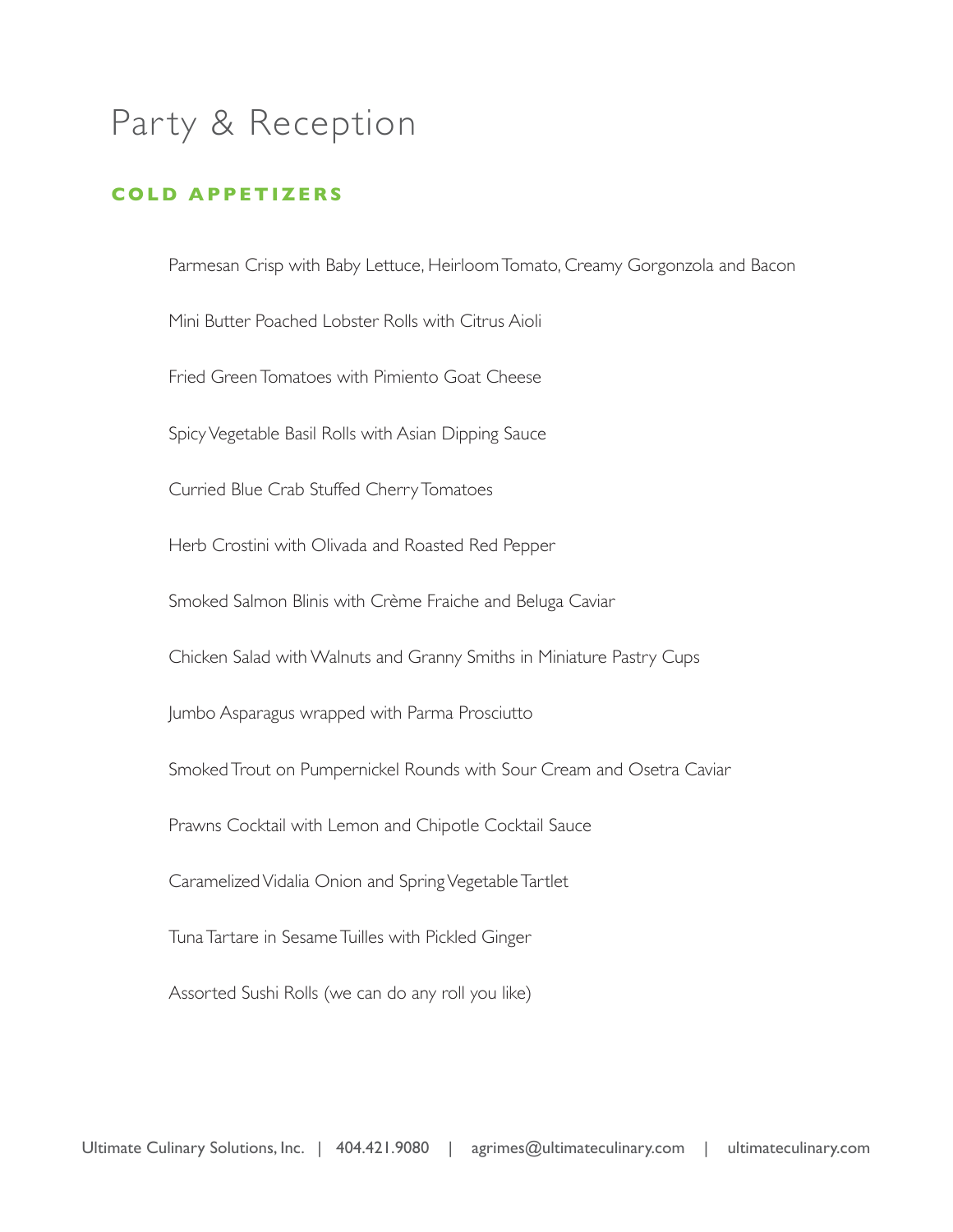#### **HOT APPETIZERS**

Pancetta wrapped Sea Scallops on a Rosemary Skewer

Chicken or Pork Satay with Spicy Peanut Dipping Sauce

Spinach and Wild Mushroom Strudel

Beef Tenderloin Brochettes with Horseradish Dip

Low Country Crabcakes with Smoked Tomato Remoulade

Ratatouille Stuffed Cremini Mushrooms

Smoked Chicken and Green Chile Quesadillas with Cilantro Sour Cream

Crispy Risotto Fritters stuffed with Smoked Provolone, Spring Vegetables and Fresh Herbs

Pulled Pork on Sourdough Rolls with Sweet Pickles

Cajun Chicken and Tasso Ham Eggrolls with Creole Dipping Sauce

Smoked Salmon Pizzeta with Capers, Dill and Sour Cream

Crispy Chicken Fingers, Traditional or Buffalo style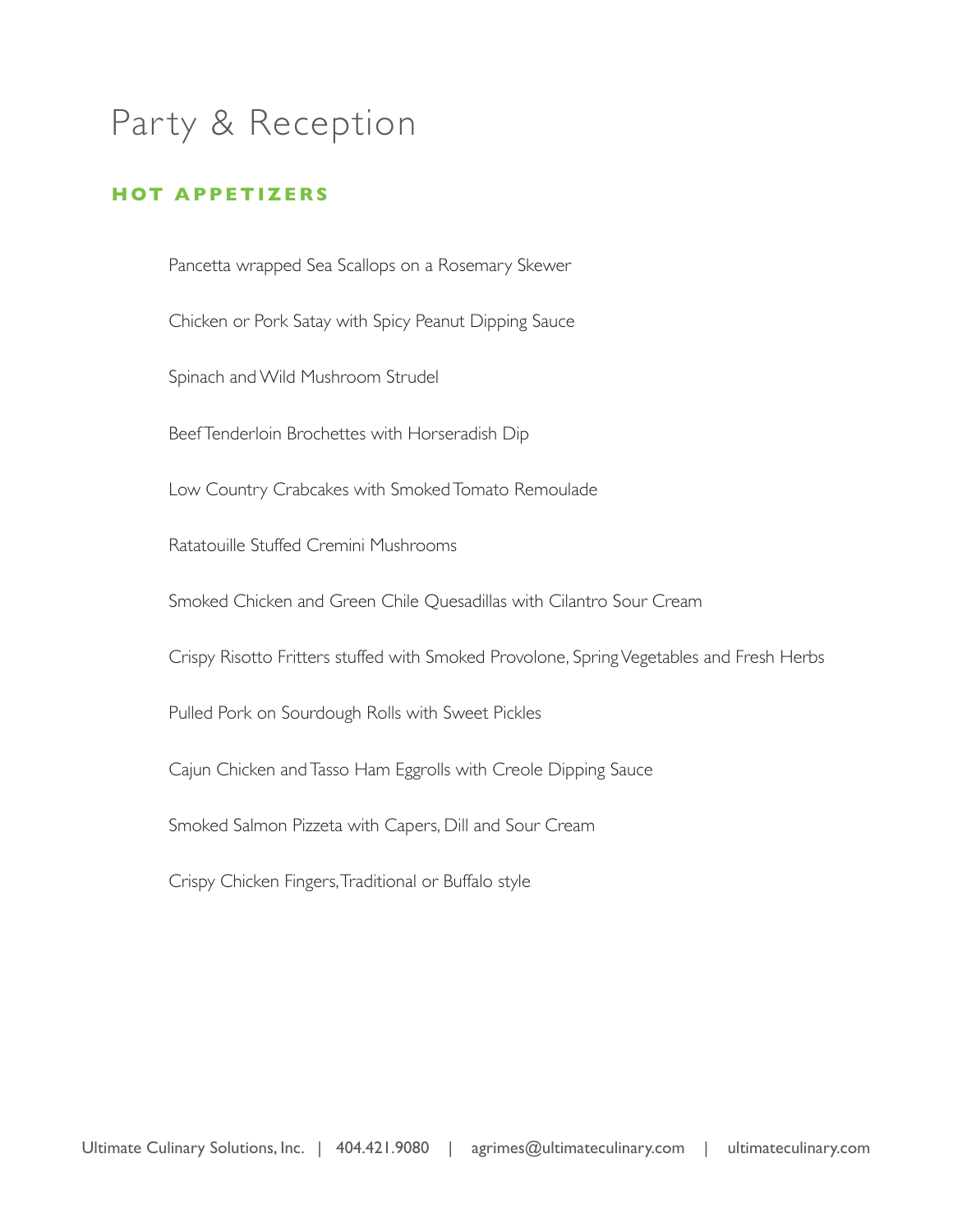#### **PLATTERS**

Antipasto Platter of Grilled and Marinated Vegetables

Fresh Tropical Fruit Platter

Baked Brie en Croûte

Seasonal Vegetable Crudite with Ranch Dipping Sauce

Homemade Potato Chips with a Trio of Dips

Assorted Roll-up Sandwiches: Turkey, Ham & Cheese and Grilled Chicken

Imported and Domestic Cheese Display with Assorted Crackers, Bread and Grapes

Norwegian Salmon Gravlax Platter

Freshly Shucked West Coast Oysters with Champagne Mignonette

Beluga or Osetra Caviar with Crème Fraiche and Traditional Garnishes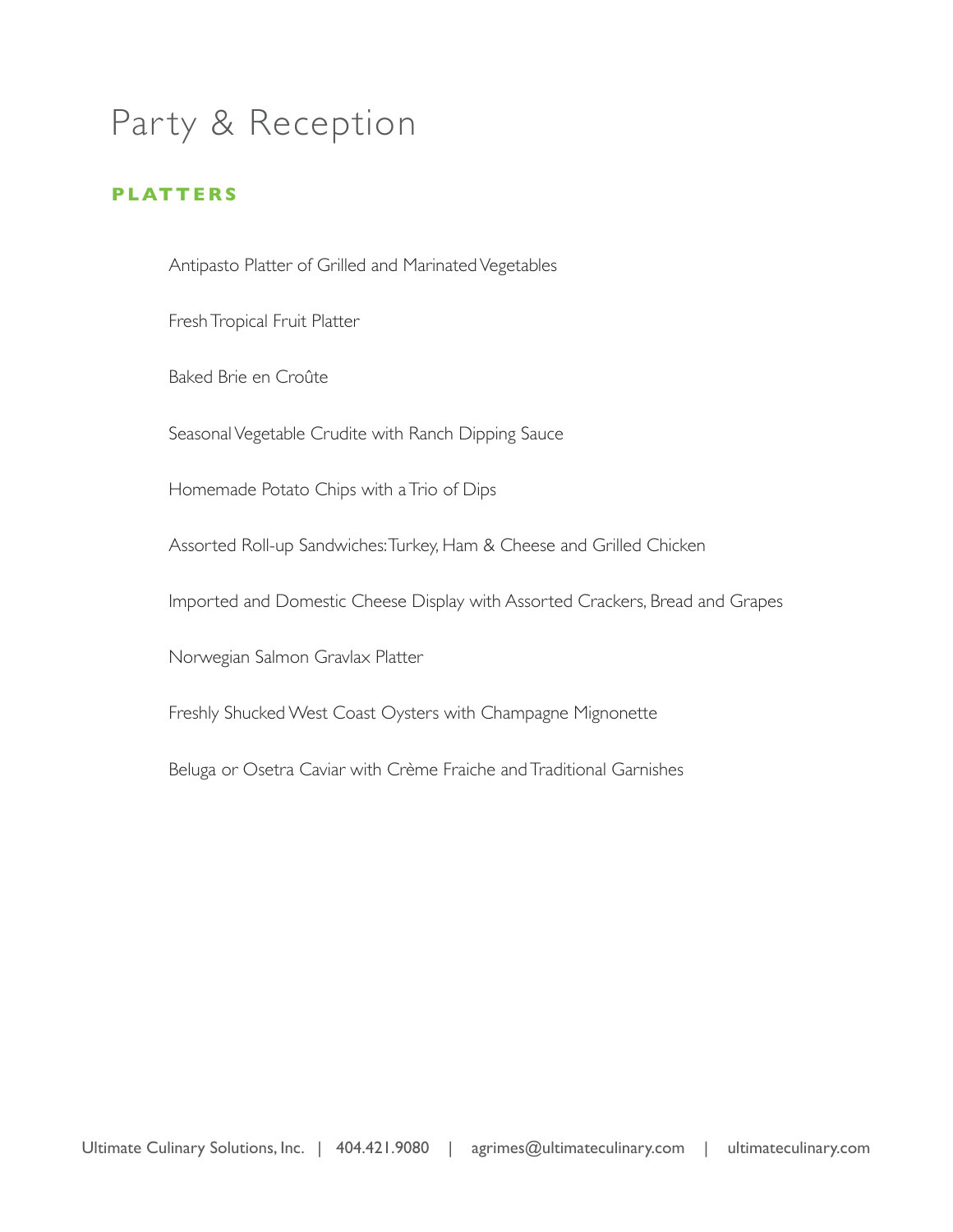### **ACTION STATIONS**

Herb Roasted Beef Tenderloin with Horseradish Jack Cheese Biscuits

Sautéed Prawns with Stone Ground Cheese Grits

Wild Mushroom and Butternut Squash Risotto with Fresh Thyme and Ricotta Salata

Herb Roasted Striploin of Beef on Sourdough Rolls with Horseradish Sauce

Cavateppi Pasta with Vine ripe Tomatoes, Fresh Basil and Calamata Olives